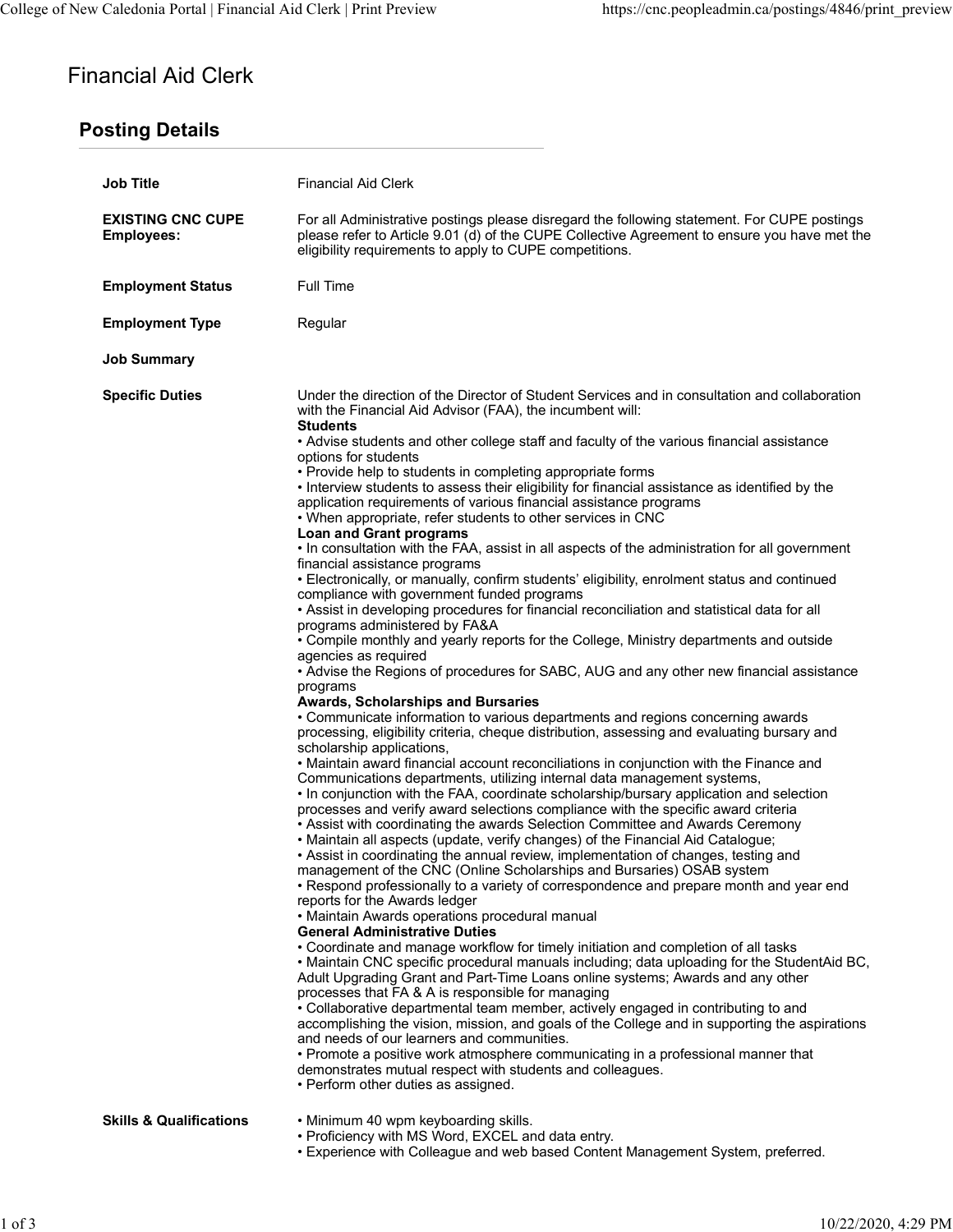| College of New Caledonia Portal   Financial Aid Clerk   Print Preview | https://cnc.peopleadmin.ca/postings/4846/print_preview                                                                                                                                                                            |
|-----------------------------------------------------------------------|-----------------------------------------------------------------------------------------------------------------------------------------------------------------------------------------------------------------------------------|
|                                                                       |                                                                                                                                                                                                                                   |
|                                                                       | • Basic bookkeeping knowledge.<br>. Minimum one year Office Administration certificate and one year relevant experience, or,                                                                                                      |
|                                                                       | equivalent combination.<br>. Ability to coordinate and manage workflow for timely initiation and completion of all tasks.<br>• Ability to follow directions and procedures.                                                       |
|                                                                       | • Ability to make independent decisions.<br>• Understanding of and commitment to the philosophy of adult education and customer<br>service.                                                                                       |
|                                                                       | • Strong skills in working with routine and non-routine office procedures and systems.<br>• Proven ability to be flexible and work positively with a very demanding workload, changing                                            |
|                                                                       | priorities, with continuous interruptions in an open workstation environment.<br>• Ability to work independently and meet extremely demanding work schedules and<br>deadlines, over which the incumbent has little or no control. |
|                                                                       | . Proven ability to maintain positive working relationships internally and externally.<br>• Excellent interpersonal skills including the ability to contribute positively to a team oriented                                      |
|                                                                       | work environment.<br>• Excellent communication skills, both verbal and written.<br>. Ability to maintain confidentiality of student information is paramount.                                                                     |
| <b>Band</b>                                                           | $\mathsf F$                                                                                                                                                                                                                       |
| Grade                                                                 | <b>NA</b>                                                                                                                                                                                                                         |
| <b>Salary</b>                                                         | \$52,124 per year                                                                                                                                                                                                                 |
| Location                                                              | Prince George                                                                                                                                                                                                                     |
| <b>CNC Campus</b>                                                     | Prince George                                                                                                                                                                                                                     |
| <b>Department</b>                                                     | <b>Student Services</b>                                                                                                                                                                                                           |
| <b>Posting Number</b>                                                 | 20-108SP                                                                                                                                                                                                                          |
| <b>Employee Group</b>                                                 | Operational                                                                                                                                                                                                                       |
| <b>Desired Start Date</b>                                             | 11/16/2020                                                                                                                                                                                                                        |
| Position end date (if<br>temporary or seasonal)                       |                                                                                                                                                                                                                                   |
| <b>Additional Appointment</b><br><b>Details</b>                       |                                                                                                                                                                                                                                   |
|                                                                       |                                                                                                                                                                                                                                   |
| <b>Number of Hours per</b><br>week                                    | 35                                                                                                                                                                                                                                |
| <b>Posting Competition</b><br><b>Status</b>                           | <b>Accepting Applications</b>                                                                                                                                                                                                     |
| <b>Number of Positions to fill</b>                                    | $\mathbf 1$                                                                                                                                                                                                                       |
| <b>Open Date</b>                                                      | 10/22/2020                                                                                                                                                                                                                        |
| <b>Screening/Close Date</b>                                           | 11/04/2020                                                                                                                                                                                                                        |
| <b>Remain Open Until Filled</b>                                       | Yes                                                                                                                                                                                                                               |

### Supplemental Questions

Required fields are indicated with an asterisk (\*).